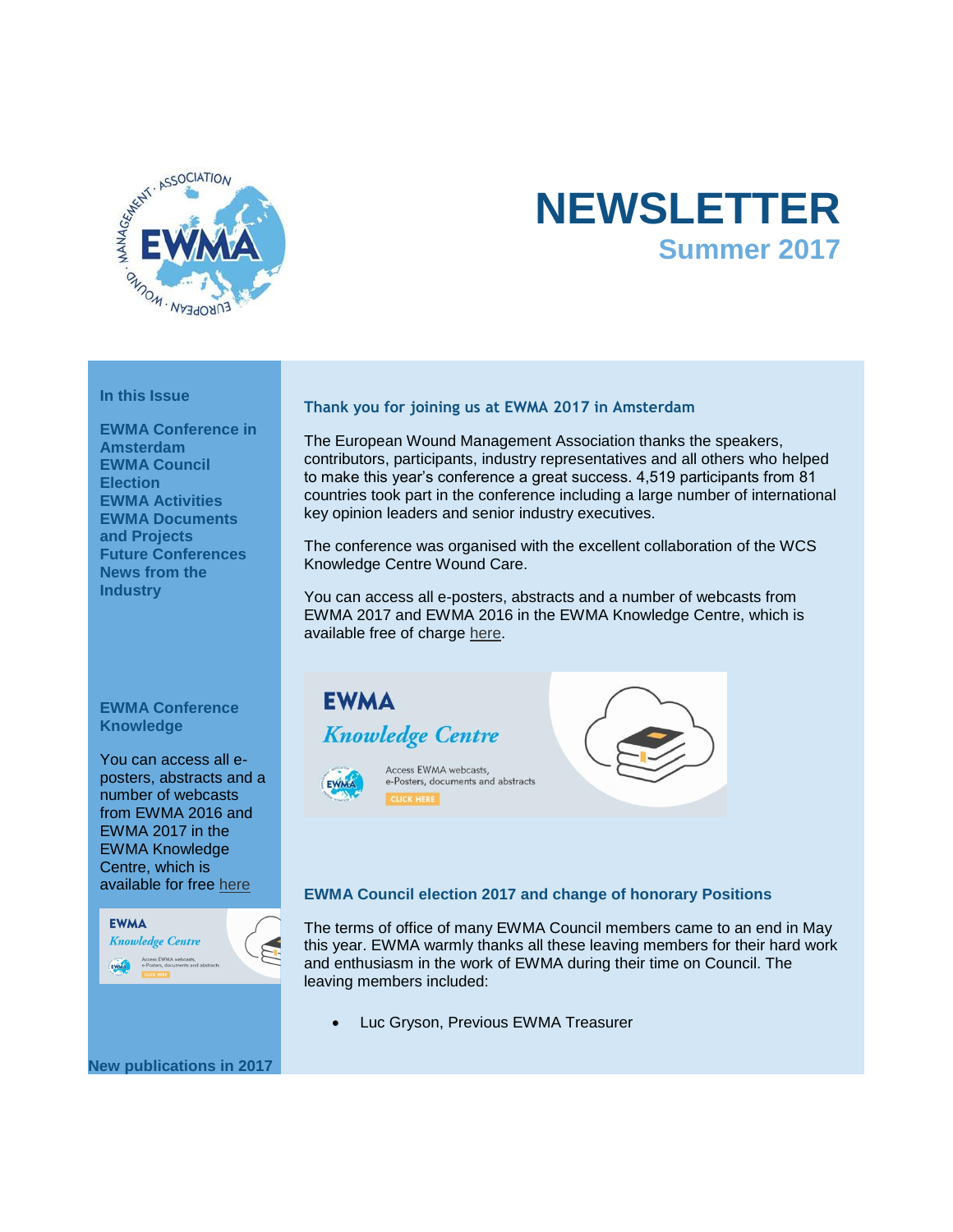# Negative Pressure Wound Therapy (NPWT): Overview, Challenges and **Perspectives**



Use of Oxygen Therapies in wound healing: Focus on topical and hyperbaric oxygen treatment



[Download free of charge](http://click.icptrack.com/icp/relay.php?r=&msgid=2066660&act=111111&c=614578&destination=http%3A%2F%2Fewma.org%2Fwhat-we-do%2Fewma-projects%2Fwe-are-currently-working-on%2Foxygen-therapies-guidance-document%2F)  [here](http://click.icptrack.com/icp/relay.php?r=&msgid=2066660&act=111111&c=614578&destination=http%3A%2F%2Fewma.org%2Fwhat-we-do%2Fewma-projects%2Fwe-are-currently-working-on%2Foxygen-therapies-guidance-document%2F)

- Andrea Pokorná, Previous member of the Cooperating Organisations Liaisons Group
- Salla Seppänen, Previous EWMA President
- José Verdu Soriano, Previous EWMA Scientific Recorder
- Robert Strohal, Previous EWMA Liaisons Officer
- Hubert Vuagnat, Previous member of the Cooperating Organisations Liaisons Group

It is highly appreciated that many of the leaving Council members will continue their engagement in EWMA working groups.

# **EWMA Council election**

The following members were elected or re-elected for the EWMA Council in May 2017

# *Individually elected members of Council*

Edward Jude, UK (Re-Election) Samantha Holloway, UK Alberto Piaggesi, Italy , (Re-Election) Jan Stryja, Czech Republic, (Re-Election) Luc Teot, France Evelien Touriany, Belgium

#### *Elected by the Co-operating Organisations' Board* Pedro Pancorbo-Hidalgo, GNEAUPP, Spain

Massimo Rivolo, AiSLEC, Italy

The CVs and photos of all members of the EWMA Council are available [here](http://click.icptrack.com/icp/relay.php?r=&msgid=2066660&act=111111&c=614578&destination=http%3A%2F%2Fewma.org%2Fabout-ewma%2Fcouncil%2F) EWMA welcomes all the new members and looks forward to the collaboration in the next three years.

# **Changes in EWMA Honorary Positions**

Many positions in the EWMA Executive Committee changed owners in May 2017.

- Sue Bale began her two year period as EWMA President.
- Severin Läuchli will continue his engagement in the EWMA Executive Committee as Immediate Past President. He will among other things take the role as chair of the Cooperating Organisations Board.
- Georgina Gethin succeeded Alberto Piaggesi as Honorary Secretary.
- Alberto Piaggesi succeeded José Verdu Soriano as Scientific Recorder.
- Jan Stryja succeeded Luc Gryson as EWMA Treasurer.

EWMA sincerely thanks all the previous members of the Executive Committee for their great contributions to the continuous development of EWMA.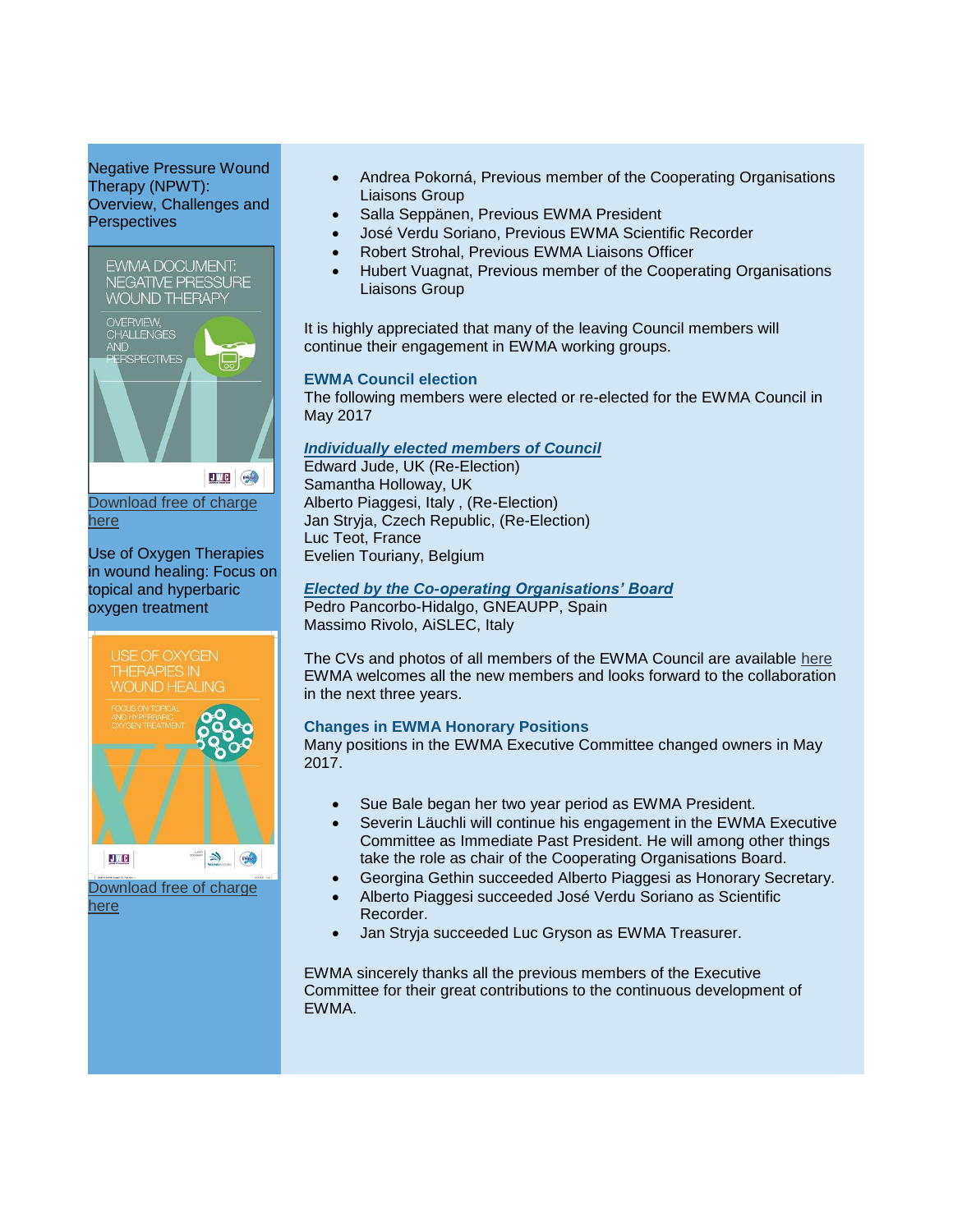#### [Back to the top](https://app.icontact.com/icp/core/message/preview/content/2066660#EWMAConference2014)

#### **News from EWMA Committees and groups**

#### **EWMA Education Committee**

*EWMA Curricula: Post registration qualification of nurses* EWMA has finalised the first curriculum in a series of several curricula intended for use in levels 5-7 of the European Qualifications Framework (EQF). The aim of these is to support a common approach to post-registration qualification in wound management for nurses across Europe. The first Curriculum (EQF level 5) is expected to be published in Summer 2017.

Read more [here](http://click.icptrack.com/icp/relay.php?r=&msgid=2066660&act=111111&c=614578&destination=http%3A%2F%2Fewma.org%2Fwhat-we-do%2Fewma-projects%2Fwe-are-currently-working-on%2Fwound-curriculum-post-registration-nurse-qualification%2F)

#### *The EWMA Teacher Network: online survey on undergraduate nurse education*

The survey aims to understand the current provision of Skin Health and Wound Management teaching as part of the current standard curriculum for undergraduate nurses across Europe. This survey is the first part of a wider European research project into Skin Health and Wound Management education for undergraduate nurses that is being undertaken by members of the network, led by Samantha Holloway. The results of the survey are expected to be available in Autumn 2017.

Read more about the EWMA Teacher Network and survey [here](http://click.icptrack.com/icp/relay.php?r=&msgid=2066660&act=111111&c=614578&destination=http%3A%2F%2Fewma.org%2Fwhat-we-do%2Feducation%2Fteacher-network%2F)

#### **EWMA Wound centre endorsements**

EWMA working group responsible for the development of a wound centre endorsement programme is now approaching the national organisations in Europe to establish a collaboration on the endorsement of centres across Europe.

EWMA aims to offer the first course for education of auditors during the EWMA 2018 Conference in Krakow, Poland.

### Read more [here](http://click.icptrack.com/icp/relay.php?r=&msgid=2066660&act=111111&c=614578&destination=http%3A%2F%2Fewma.org%2Fwhat-we-do%2Fcentre-endorsements%2F)

Centre managers who are interested in applying for endorsement, are welcome to contact the EWMA Secretariat [ewma@ewma.org](mailto:ewma@ewma.org) for further information.

[Back to the top](https://app.icontact.com/icp/core/message/preview/content/2066660#EWMAConference2014)

#### **EWMA Documents and Projects**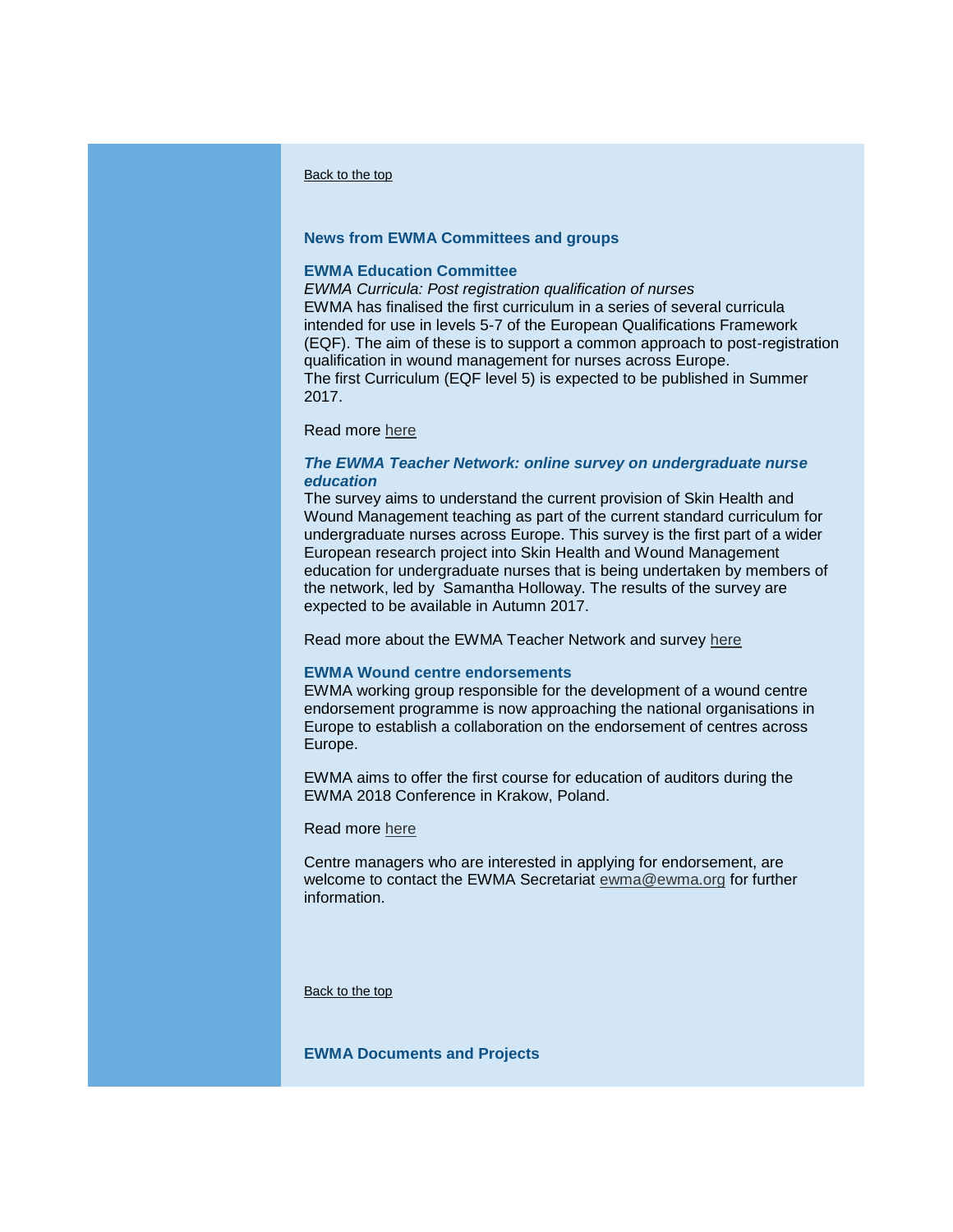#### **New focus topics for 2018-2019**

*Atypical wounds:*

With this project, EWMA aims to provide an overview on the wounds typically considered

atypical, presenting the diagnostic criteria, comorbidities and diagnostic tools for these

wounds as well as the available best documented treatment options. The project will also address the challenges and recommendations related to organisation of treatment and care as well as health economy aspects.

*Wounds across the life span:*

Not all wounds are the same and not all people respond to wounds in a similar manner. EWMA has therefore decided to publish a document providing recommendations on the management of individuals with wounds in the two extremities of life:

- Neonatal/paediatric wound management
- Management of geriatric wound patients

#### **EWMA Documents in progress:**

EWMA is currently working on two new documents with planned publication in Spring 2018:

- Advanced Therapies in Wound Management
- Surgical Site Infections (SSI) Management in hospitals and community care settings

#### Read more [here](http://click.icptrack.com/icp/relay.php?r=&msgid=2066660&act=111111&c=614578&destination=http%3A%2F%2Fewma.org%2Fresources%2Ffor-professionals%2Fewma-documents-and-joint-publications%2F)

#### **New publications in 2017**

Two new EWMA Documents were published in May 2017. These, and other EWMA Documents, can be downloaded free of charge via the EWMA website:

• Negative Pressure Wound Therapy (NPWT): Overview, Challenges and Perspectives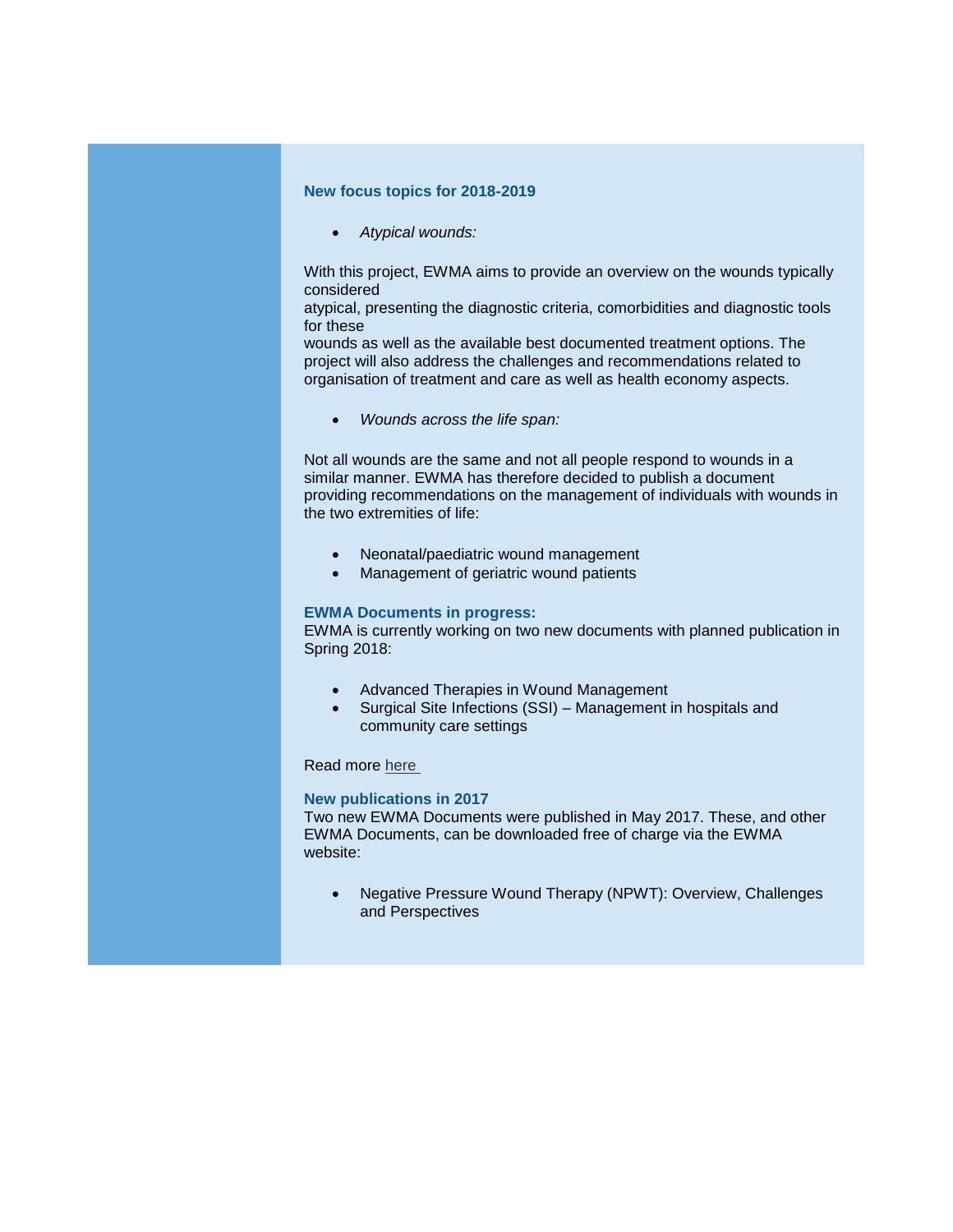

Read and download [here](http://click.icptrack.com/icp/relay.php?r=&msgid=2066660&act=111111&c=614578&destination=http%3A%2F%2Fewma.org%2Fwhat-we-do%2Fewma-projects%2Fwe-are-currently-working-on%2Fnpwt-guidance-document%2F) 

 Use of Oxygen Therapies in wound healing: Focus on topical and hyperbaric oxygen treatment



**Antimicrobial Stewardship in Wound Care Programme** The EWMA/BSAC Antimicrobial Stewardship Programme continues with the objective to advocate for the prudent use of antibiotics. The next publication, which will provide a review of the current non-antibiotic antimicrobial technologies for wound management, is expected to be published early Autumn 2017.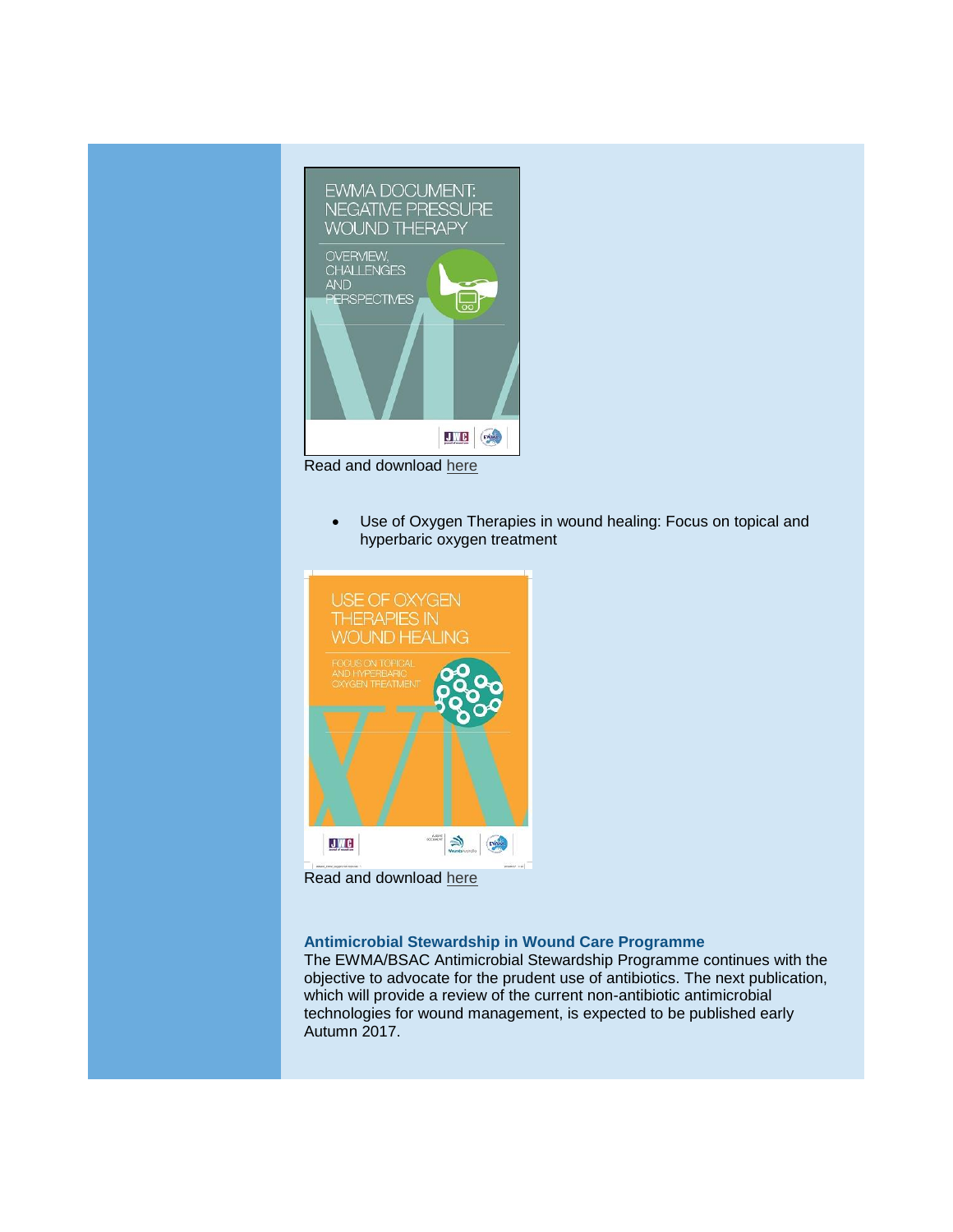#### Read more [here](http://click.icptrack.com/icp/relay.php?r=&msgid=2066660&act=111111&c=614578&destination=http%3A%2F%2Fewma.org%2Fwhat-we-do%2Fewma-projects%2Fwe-are-currently-working-on%2Fantimicrobial-stewardship%2F)

#### **Meeting with the European Commission (DG-SANTE) policy officer in charge of patient safety**

As part of the awareness raising activities of the Joint EPUAP-EWMA Pressure Ulcer Prevention and Patient Safety project, Prof. Zena Moore (representing EPUAP) and Dr Hubert Vuagnat (representing EWMA) met on the 15 June in Luxemburg with the European Commission (DG-SANTE) policy officer in charge of patient safety, Mr Matthias Schuppe. The overall meeting objective was to call upon the European Commission to look at the patient safety agenda from a wound care perspective and discuss how the project group may support the European Commission's work on patient safety.

Read more [here](http://click.icptrack.com/icp/relay.php?r=&msgid=2066660&act=111111&c=614578&destination=http%3A%2F%2Fewma.org%2Fewma-news-events%2Fnews-archive%2Fnews-detail%2F%3FnewsItemUid%3D4221%26cHash%3D2afdc51ab448cc979d101378f9a74599)

#### **EWMA Journal**

Interested in submitting an article or advertising in the EWMA Journal?

Deadline for contributing to the October issue is 1 August 2017.

For the April 2018 issue, the deadline is 1 January 2018.

Read more about the author guidelines [here](http://click.icptrack.com/icp/relay.php?r=&msgid=2066660&act=111111&c=614578&destination=http%3A%2F%2Fewma.org%2Fwhat-we-do%2Fewma-journal%2Fauthor-guidelines%2F)

Find previous issues of the EWMA journal [here](http://click.icptrack.com/icp/relay.php?r=&msgid=2066660&act=111111&c=614578&destination=http%3A%2F%2Fewma.org%2Fwhat-we-do%2Fewma-journal%2Fprevious-issues%2F)

[Back to the top](https://app.icontact.com/icp/core/message/preview/content/2066660#EWMAConference2014)

#### **EWMA 2018 Conference in Krakow, Poland**

The 28th Conference of the European Wound Management Association (EWMA 2018) will take place 9-11 May 2018 in the city of Krakow, Poland, and will be organised in cooperation with the Polish Wound Management Association (PWMA).

This will be the first time that the EWMA conference takes place in Poland. The historical city of Krakow, with its long history of intellectual heritage and modern dynamic development, offers the ideal venue for the EWMA 2018 **Conference** 

Sessions will be in English with simultaneous translation of a large number of sessions into Polish. The conference will also include a two day stream in Polish.

The theme of the EWMA 2018 Conference is: "Krakow: New Frontiers in Wound Management". Given rapid developments in wound care technologies, the importance of up-to-date and continued education in an interdisciplinary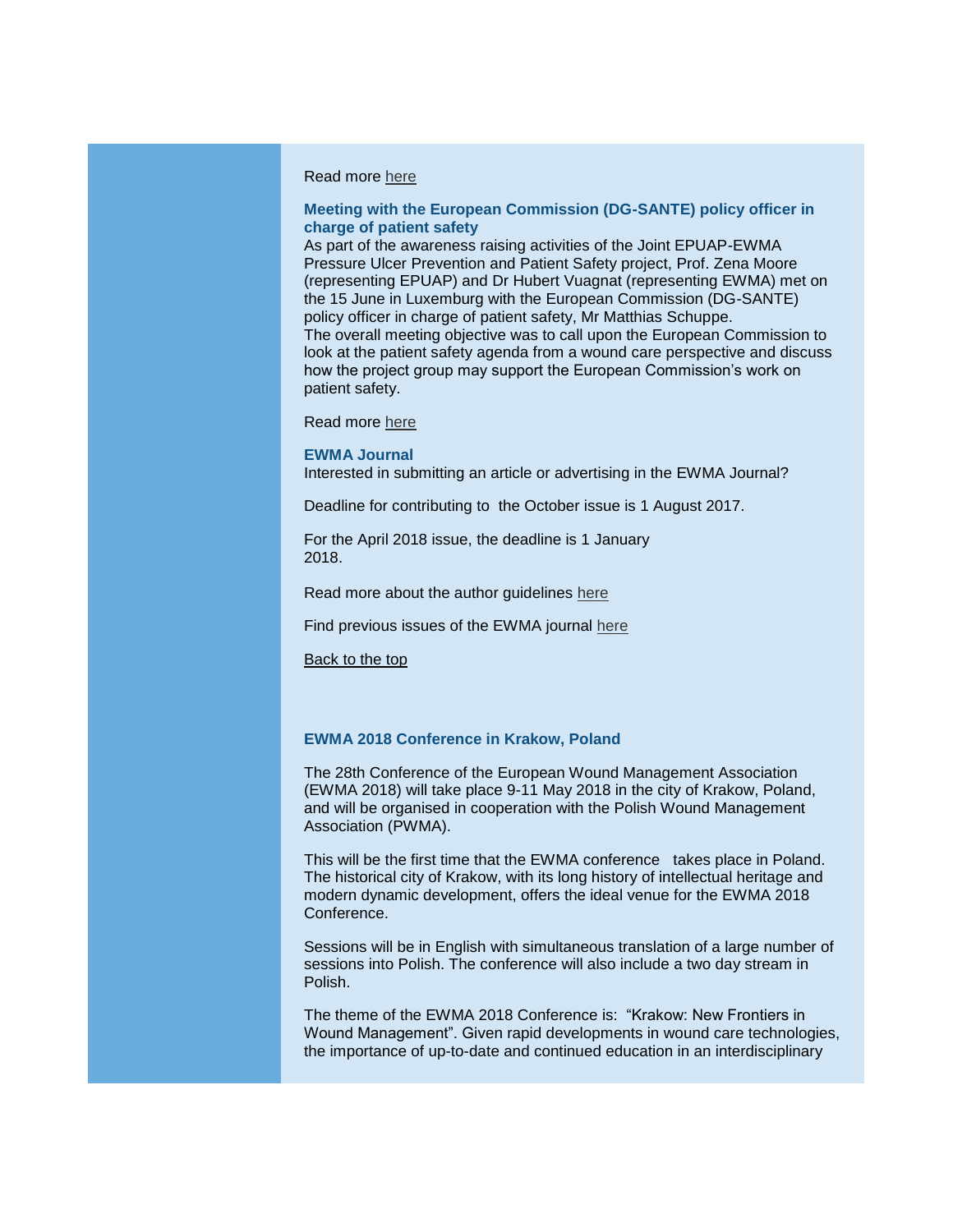environment is of huge interest. The conference will, among other things, focus on the importance of improved and continued education of healthcare professionals engaged in wound management.

#### **Important dates:**

**Abstract submission opens** 2 October 2017 **Registration opens** November 2017 **Deadline for abstracts** 1 December 2017 **Early registration deadline** 14 March 2018 **Conference dates** 9 - 11 May 2018

For important updates and more information about the conference, please visit: [http://ewma.org/ewma-conference/2018/](http://click.icptrack.com/icp/relay.php?r=&msgid=2066660&act=111111&c=614578&destination=http%3A%2F%2Fewma.org%2Fewma-conference%2F2018%2F) 



# **EWMA Conference in 2019**

In 2019 the 29th EWMA Conference will be held in Gothenburg, Sweden from 5 – 7 June in cooperation with the Swedish Wound Care Nurses Association (SSiS).



[Back to the top](https://app.icontact.com/icp/core/message/preview/content/2066660#EWMAConference2014)

### **Greetings from the EWMA president**

I would like to end this Summer issue of the EWMA newsletter by thanking all our collaboration partners, sponsors, members and stakeholders for the great commitment and participation in the EWMA Conference in Amsterdam. It is highly appreciated.

I am honoured to take over the position as President of EWMA, and I look forward to continuing the work of previous presidents and EWMA Council members in collaboration with all of our partners.

I wish you all a great Summer holiday.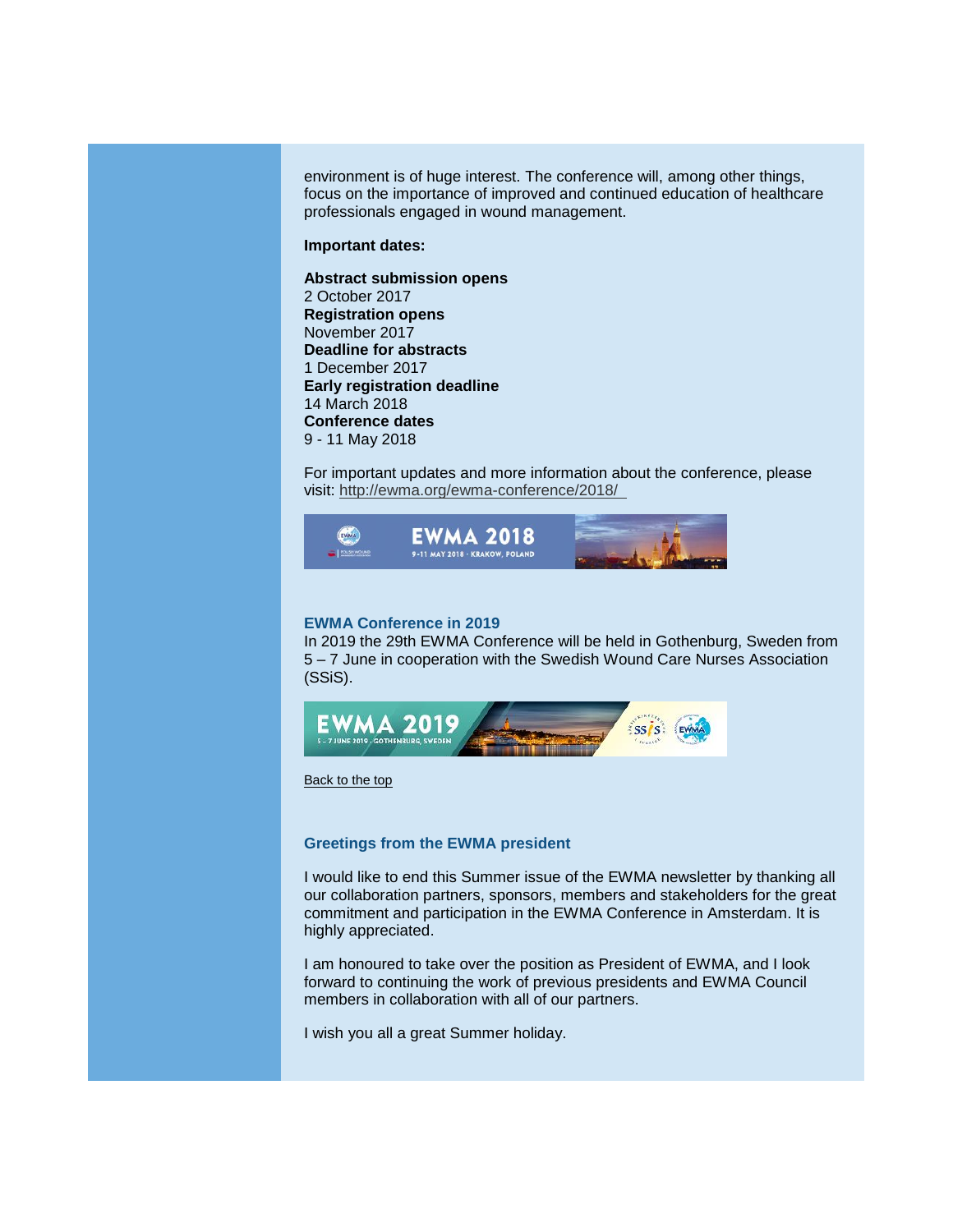| Kind regards,<br>Sue Bale                                                                                                                                                                    |
|----------------------------------------------------------------------------------------------------------------------------------------------------------------------------------------------|
| <b>EWMA President</b>                                                                                                                                                                        |
| Back to the top                                                                                                                                                                              |
| <b>News from the Industry</b>                                                                                                                                                                |
| <b>BSN medical's Therapy Solution for Chronic Venous Disease</b>                                                                                                                             |
| BSN medical, a global leader in the worldwide healthcare market has<br>become part of the Essity group                                                                                       |
| Coloplast wins Red Dot design award for high quality design of<br><b>Biatain® Silicone</b>                                                                                                   |
| Mölnlycke: The Mepilex® dressings range continues to expand,<br>delivering innovative design and technology in many shapes and forms,<br>to advance performance in treatment and prevention. |
| Smith & Nephew signs exclusive worldwide distribution agreement for<br>the revolutionary MolecuLight i: XTM imaging device                                                                   |
| Smith & Nephew invites you to watch its biofilm webcast series.                                                                                                                              |
|                                                                                                                                                                                              |
| Back to the top                                                                                                                                                                              |



**CONTACT INFORMATION EWMA Secretariat**